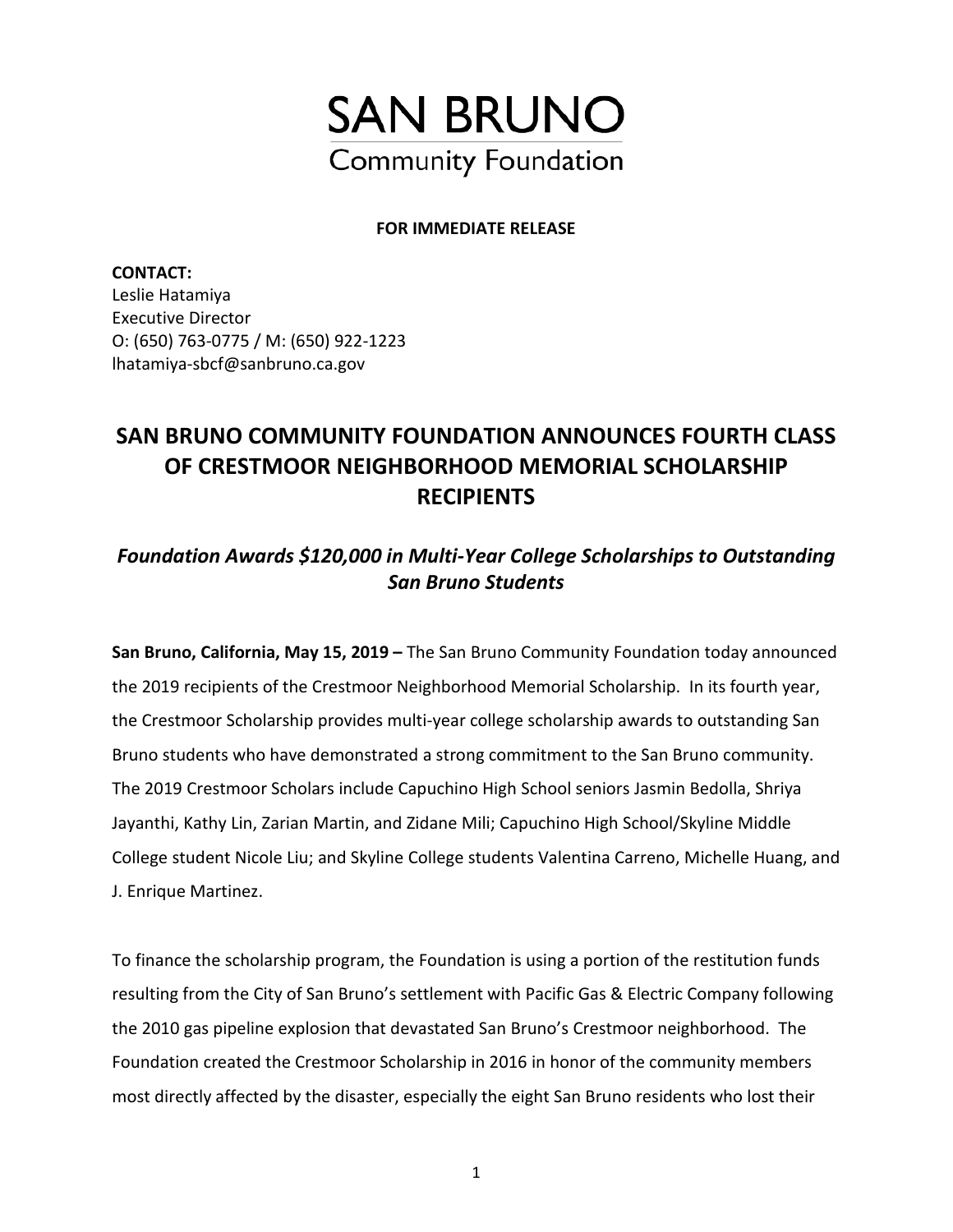lives. The scholarship program ensures that the tragedy of September 9, 2010, is not forgotten and that the resiliency, teamwork, leadership, and commitment to community displayed throughout San Bruno in the aftermath of the explosion are honored in the annual recipients of the Scholarship. Since 2016, 33 deserving San Bruno students have received Crestmoor Scholarships.

This year the Foundation is awarding nine scholarships totaling \$120,000. Headed to four-year colleges in the fall, Jayanthi (who will attend the University of Southern California), Lin (UC Berkeley), Liu (UC Berkeley), and Mili (Menlo College) will each receive a \$20,000 scholarship (\$5,000 a year for four years). Bedolla (who will attend College of San Mateo) and Martin (Cañada College) will each receive a \$5,000 scholarship (\$2,500 a year for two years). As transfer students, Carreno (who is headed to UC San Diego), Huang (UCLA), and Martinez (San Jose State University) will each receive \$10,000 in scholarship funding (\$5,000 a year for two years).

"The Crestmoor Scholarship invests in impressive young adults committed to giving back to the San Bruno community," said Frank Hedley, President of the Foundation's Board of Directors. "This year's Crestmoor Scholars include social and political activists, police explorers, youth sports coaches, campus leaders, government interns, and accomplished athletes, artists, and musicians. We look forward to seeing these students pursue degrees in computer science, business, law, public policy, engineering, cognitive science, and other fields."

This year, the Foundation received 68 applications for the Crestmoor Scholarship. In selecting the 2019 recipients from a competitive applicant pool, the Foundation's selection panel evaluated, first and foremost, applicants' demonstrated engagement in the San Bruno community, as well as their financial need, academic record, extracurricular activities, and examples of leadership, teamwork, and collaboration – important qualities that were displayed throughout the San Bruno community in the aftermath of the 2010 explosion and fire. Brief

2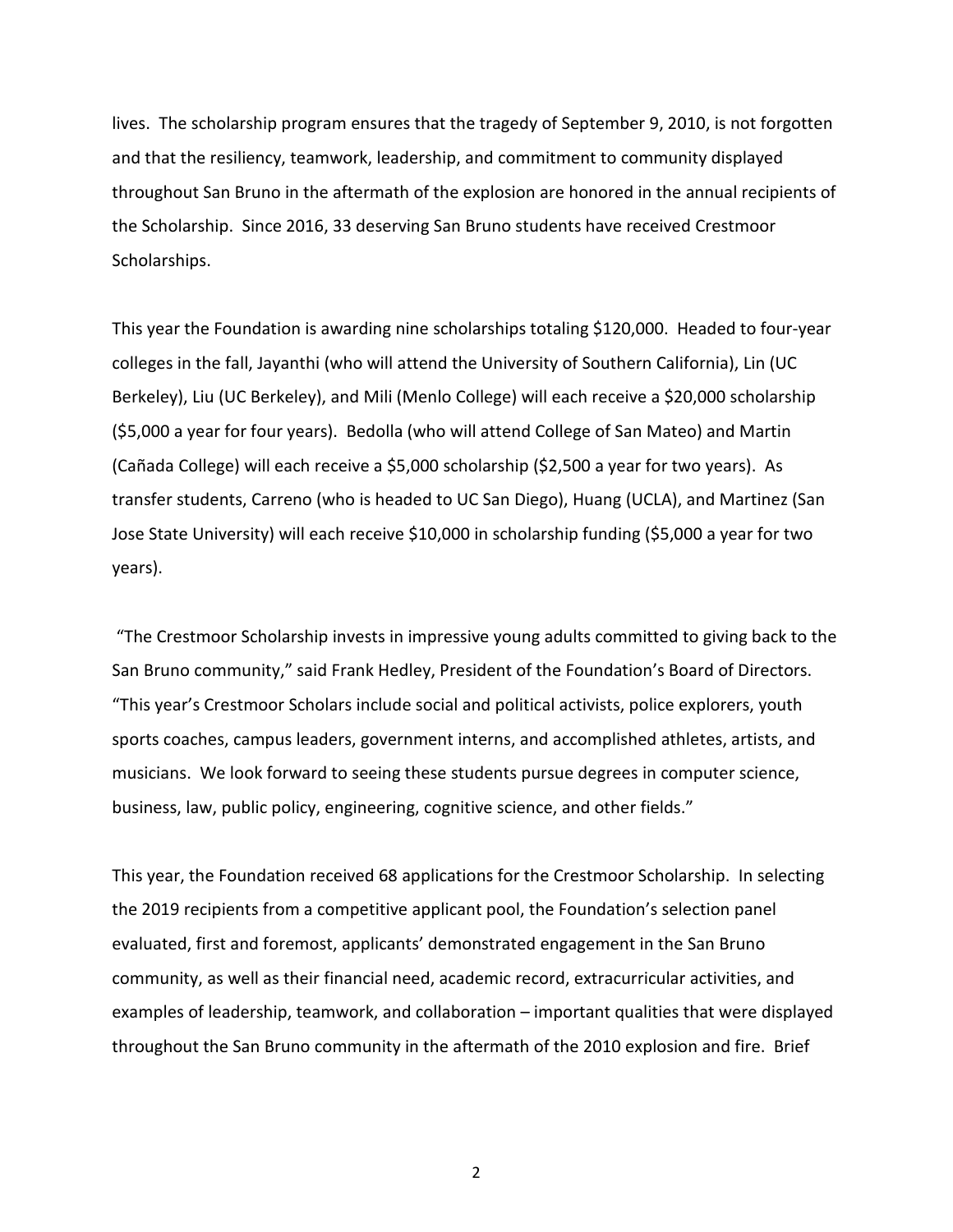biographies of the nine 2019 Crestmoor Scholars are attached as well as posted on the Foundation's website at [www.sbcf.org.](http://www.sbcf.org/)

The Foundation will recognize the 2019 Crestmoor Scholars at its June 5, 2019, Board meeting at the San Bruno Senior Center, 1555 Crystal Springs Road. Community members are welcome to attend and will have the opportunity to meet the Crestmoor Scholars at 6:30 p.m. at a reception preceding the 7:00 p.m. Board meeting.

The San Bruno Community Foundation is the nonprofit organization created by the City of San Bruno to administer the \$70 million in restitution funds received from PG&E after the devastating 2010 gas pipeline explosion in San Bruno's Crestmoor neighborhood. The Foundation serves the San Bruno community by investing in projects, programs, services, and facilities that have significant and lasting benefits. Through making grants, leveraging partnerships, and taking advantage of other resources, SBCF assists and enables the community to maximize shared investments and realize their subsequent enhancements and benefits. For more information, visit www.sbcf.org.

# # #